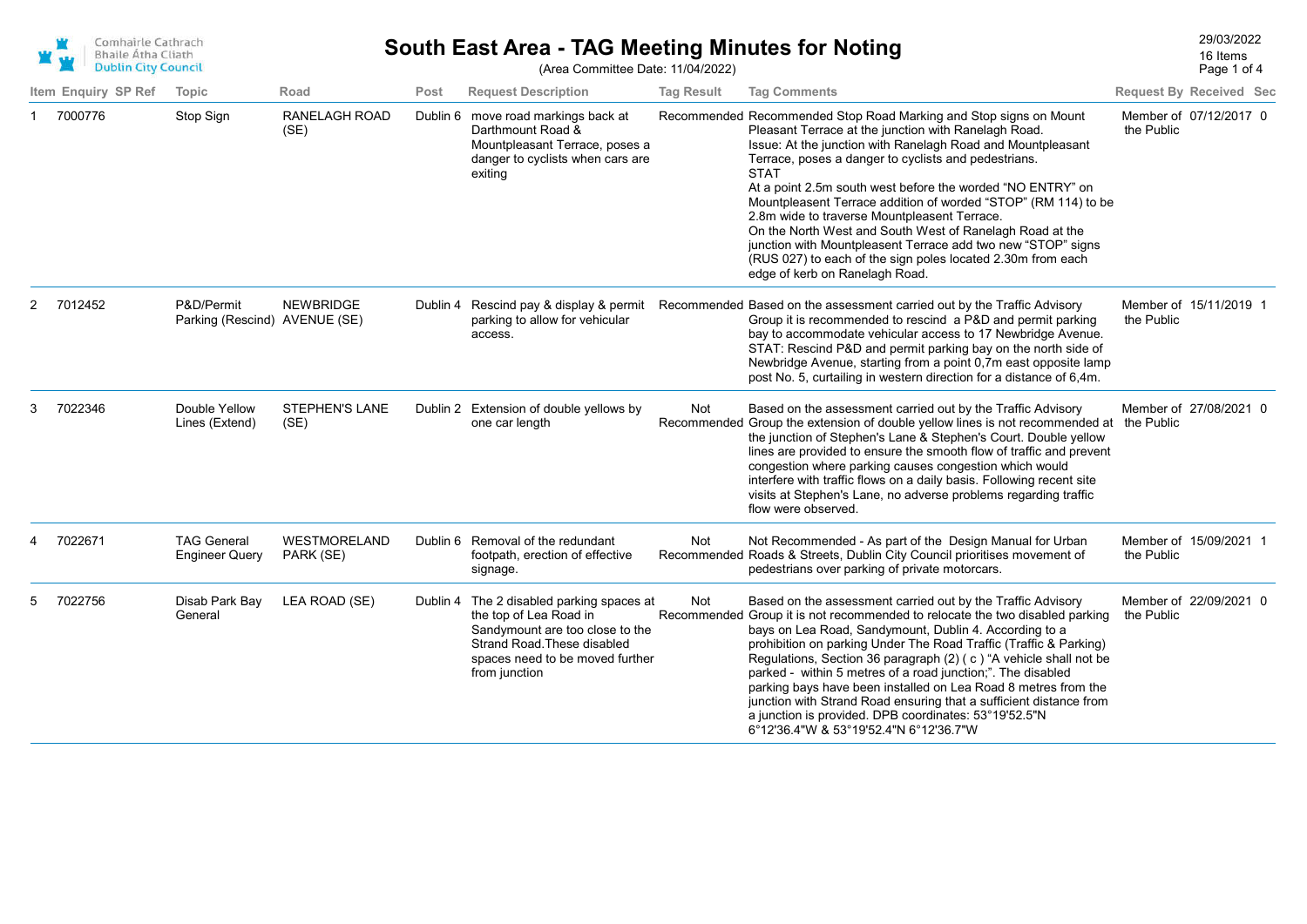

## 29/03/2022 **South East Area - TAG Meeting Minutes for Noting** (Area Committee Date: 11/04/2022)

Page 2 of 4 16 Items

|    | Item Enquiry SP Ref | Topic                           | Road                                      | Post | <b>Request Description</b>                                                                                                                                                         | <b>Tag Result</b> | <b>Tag Comments</b>                                                                                                                                                                                                                                                                                                                                                                                                                                                                                                                                                                                                                                                                                                                                                                                                           |            | <b>Request By Received Sec</b> |
|----|---------------------|---------------------------------|-------------------------------------------|------|------------------------------------------------------------------------------------------------------------------------------------------------------------------------------------|-------------------|-------------------------------------------------------------------------------------------------------------------------------------------------------------------------------------------------------------------------------------------------------------------------------------------------------------------------------------------------------------------------------------------------------------------------------------------------------------------------------------------------------------------------------------------------------------------------------------------------------------------------------------------------------------------------------------------------------------------------------------------------------------------------------------------------------------------------------|------------|--------------------------------|
| 6  | 7023460             | Disab Park Bay<br>General       | ROSS ROAD (SE)                            |      | parking bay.                                                                                                                                                                       |                   | Dublin 8 requesting general use disabled Recommended Based on the assessment carried out by the Traffic Advisory<br>Group it is recommended to install Disabled Parking Bay in Ross<br>Road.<br>STAT 1: Rescind P&D and permit parking bay on the south side<br>of Ross Road, starting from a point 3,7m west opposite lamp post<br>No. 1, curtailing in eastern direction for a distance of 6m.<br>STAT 2: Install disabled parking bay starting from a point 3,7m<br>west opposite lamp post No. 1, extending in eastern direction for<br>a distance of 6m.<br>DPB coordinates: 53°20'30.9"N 6°16'19.3"W.                                                                                                                                                                                                                   |            | Councillor 02/11/2021 0        |
|    | 7023523             | <b>Operational Hrs</b>          | Load Bay Amend MOUNT STREET<br>LOWER (SE) |      | Dublin 2 Remove loading bay in PM peak<br>only. Remove loading bay<br>window from 4pm to 8pm.                                                                                      | Not               | Based on the assessment carried out by the Traffic Advisory<br>Recommended Group it is not recommended to amend the operational hours of<br>the loading bay in front of 6 Mount Street Lower, Dublin 2. Further<br>to my observation it was noted that the loading bay is being used<br>by local businesses. It is important to strike a balance between<br>public transport and servicing local businesses. Removing pm<br>loading bay would decrease the window of time for loading which<br>could result delays in the flow of traffic and cause congestion<br>before 4pm.                                                                                                                                                                                                                                                 | Internal   | 05/11/2021 0                   |
| 8. | 7024126             | Double Yellow<br>Lines          | <b>KINGSLAND PARK</b><br>AVENUE (SE)      |      | Dublin 8 Double-yellow lines needed<br>where the single-yellow line is on<br>the westside of the street and<br>parking sign to be removed (with<br>the single-yellow times on it). |                   | Recommended Based on the assessment carried out by the Traffic Advisory<br>Group it is recommended to install double yellow lines on the west the Public<br>side of Kingsland Park Avenue, Dublin 8 instead of the single<br>yellow line which is currently in place (STAT No.200,003.00).<br>STAT 1: Rescind single yellow line (STAT 200,003.00) on the<br>west side of Kingsland Park Avenue, Dublin 8, from the junction<br>with Lennox Street to a point opposite the boundary of Nos.5/6.<br>20-07-1992 : Stat No. 3921.<br>STAT 2: Install double yellow lines on the west side of Kingsland<br>Park Avenue, Dublin 8, from the junction with Lennox<br>Street/Florence Street to a point opposite the boundary of Nos.<br>5/6 Kingsland Park Avenue, extending in northern direction for a<br>distance of 50m approx. |            | Member of 13/12/2021 0         |
| 9  | 7024224             | P&D/Permit<br>Parking (Rescind) | <b>HOME VILLAS (SE)</b>                   |      | Dublin 4 remove parking bay outside no<br>30, install DYL's                                                                                                                        | Not               | Based on the assessment carried out by the Traffic Advisory<br>Recommended Group it is not recommended to rescind the P&D and permit<br>parking bay in front of 30 Home Villas, Dublin 4.<br>Following a site visit by the Area Engineer it was noted that the<br>kerb was not dished at the gate of 30 Home Villas therefore it was<br>classified as a pedestrian entrance. For further information on the<br>alteration of a front garden in order to provide car parking by<br>creating a new access, or by material widening please contact<br>Dublin City Council's Planning Department.                                                                                                                                                                                                                                 | the Public | Member of 21/12/2021 0         |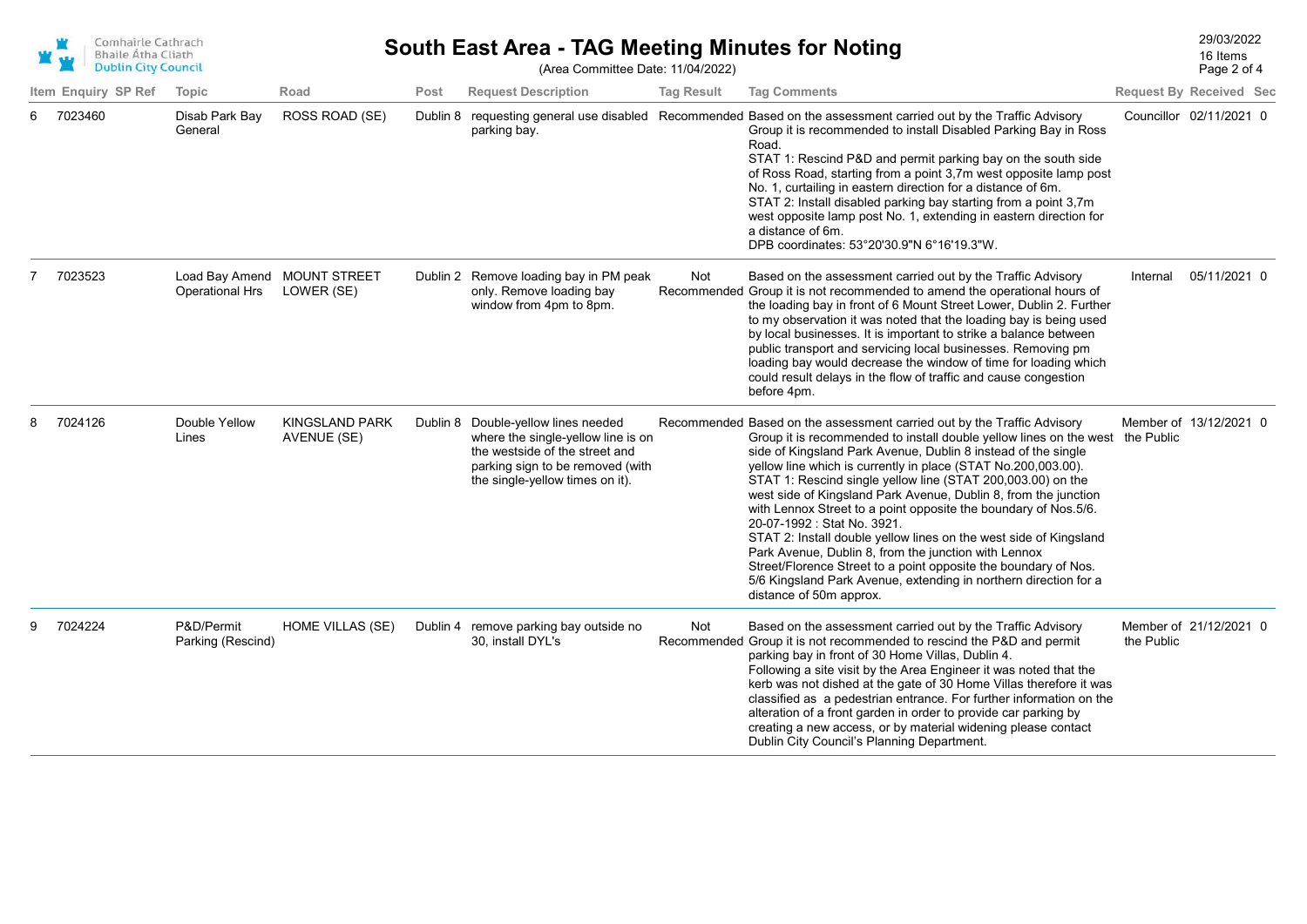| Comhairle Cathrach         |
|----------------------------|
| <b>Bhaile Atha Cliath</b>  |
| <b>Dublin City Council</b> |

## 29/03/2022 **South East Area - TAG Meeting Minutes for Noting**

Page 3 of 4 16 Items

| <b>DUDLIN CIty Council</b> |                                               |                                 |              | (Area Committee Date: 11/04/2022)                                                                                                                                            |                    |                                                                                                                                                                                                                                                                                                                                                                                                                                                                                                                                                                                                                                                                                                                                                                                                                                                                                                                                                                   | Page 3 of 4 |                                |  |  |
|----------------------------|-----------------------------------------------|---------------------------------|--------------|------------------------------------------------------------------------------------------------------------------------------------------------------------------------------|--------------------|-------------------------------------------------------------------------------------------------------------------------------------------------------------------------------------------------------------------------------------------------------------------------------------------------------------------------------------------------------------------------------------------------------------------------------------------------------------------------------------------------------------------------------------------------------------------------------------------------------------------------------------------------------------------------------------------------------------------------------------------------------------------------------------------------------------------------------------------------------------------------------------------------------------------------------------------------------------------|-------------|--------------------------------|--|--|
| Item Enguiry SP Ref        | Topic                                         | Road                            | Post         | <b>Request Description</b>                                                                                                                                                   | <b>Tag Result</b>  | <b>Tag Comments</b>                                                                                                                                                                                                                                                                                                                                                                                                                                                                                                                                                                                                                                                                                                                                                                                                                                                                                                                                               |             | <b>Request By Received Sec</b> |  |  |
| 10 7024507                 | Loading Bay                                   | <b>RATHFARNHAM</b><br>ROAD (SE) | Dublin<br>6W | converting the three on-street<br>parking spaces into loading bays,<br>at least from 7am to 12 midday<br>to allow deliveries to be safely<br>received.                       |                    | Recommended Based on the assessment carried out by the Traffic Advisory<br>Group it is recommended to change a P&D parking bay to<br>operate as a loading bay between 7.00-12.00 and remain as P&D<br>parking bay between 12.00-19.00. This parking bay located on the<br>west side of Rathfarnham Road, between 12 Rathfarnham Road<br>and Beechlawn Way. Parking Enforcement has no objection to<br>above proposal. Road markings and appropriate signage to be<br>displayed.<br>STAT 1: Change Hours of Pay & Display bay to 12.00-19.00 on<br>the east side of Rathfarnham Road, starting from a point 25,5m<br>north opposite lamp post No. 4, curtailing in northern direction for<br>a distance of 20,5m.<br>STAT 2: Install Loading bay on the east side of Rathfarnham<br>Road, starting from a point 25,5m north opposite lamp post No. 4,<br>extending in northern direction for a distance of 20,5m. The hours<br>of operation is 7.00-12.00 Mon-Sat. | the Public  | Member of 19/01/2022 0         |  |  |
| 11 7024558                 | Double Yellow<br>Lines (Rescind)              | <b>RATHFARNHAM</b><br>ROAD (SE) | Dublin<br>6W | & unloading in the cycle lane.                                                                                                                                               |                    | Rescind DYLs to prevent loading Recommended Based on the assessment carried out by the Traffic Advisory<br>Group it is recommended to rescind the double yellow lines on the<br>west side of Rathfarnham Road between Terenure Road East and<br>Beechlawn Way. Due to the existing cycling track on the side of<br>the road the double yellow lines were deemed unnecessary as<br>parking restriction is already in place according to Road Traffic<br>General Bye-Laws, Section 26. (1) When parking a driver shall<br>ensure that the vehicle- (h) will not, in such a way as to interfere<br>with the free movement of pedestrians along a footway, be wholly<br>or partly on the footway or projecting over the footway, or (if it is<br>not a pedal cycle) be wholly or partly on a cycle track. Stat:<br>Rescind Double Yellow Lines Rathfarnham Road east side, from<br>the junction with Terenure Road East, for approximately 53m<br>southwards.         | Internal    | 24/01/2022 0                   |  |  |
| 12 7024768                 | P&D/Permit Park FITZWILLIAM<br>(Change Hours) | STREET UPPER (SE)               |              | Dublin 2 Extend hours of parking scheme<br>on east side of Fitzwilliam Street<br>Upper, and Fitzwilliam Square<br>East, to 7 days a week including<br>Saturdays and Sundays. | Awaiting<br>Survey | Recommended to extend hours subject to ballot of residents.                                                                                                                                                                                                                                                                                                                                                                                                                                                                                                                                                                                                                                                                                                                                                                                                                                                                                                       | the Public  | Member of 03/02/2022 4         |  |  |
| 13 7024913                 | Disab Park Bay<br>Residential                 | CASHEL ROAD (SE)                |              | Dublin 12 Disabled parking bay for 23<br>Cashel Road.                                                                                                                        |                    | Recommended Based on the assessment carried out by the Traffic Advisory<br>Group it is recommended to install Disabled Parking Bay in front<br>of 23 Cashel Road, Crumlin.<br>STAT: Install disabled parking bay on the east side of Cashel<br>Road, Crumlin, starting from a point 10m north from lamp post<br>No. 4, extending for northern direction in a distance of 6m.<br>DPB coordinates: 53°19'27.7"N 6°18'26.6"W.                                                                                                                                                                                                                                                                                                                                                                                                                                                                                                                                        | the Public  | Member of 14/02/2022 0         |  |  |